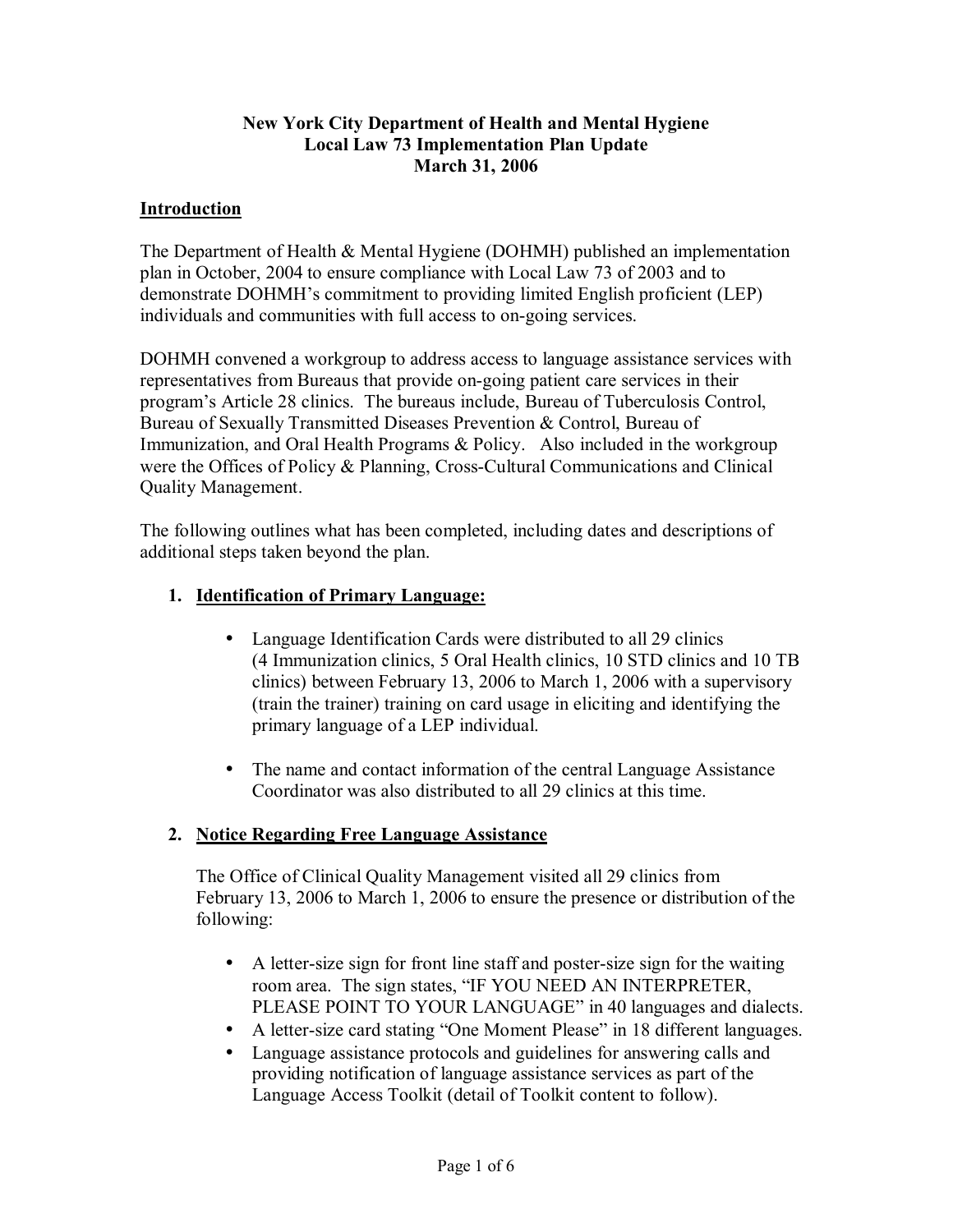### **3. Language Assistance Services**

- All 29 clinics received a Language Access Toolkit, and each clinic manager received training on its content. Information included a language identification card, tools for telephone interpretation, bilingual staff tips, and Cross-Cultural Communication (CCC) contact information.
- Description of the Toolkit:

The Language Access Toolkit is a collection of information and resources intended to help Health Department staff communicate more effectively with New Yorkers who speak little or no English. This initial version focuses on telephone interpretation, a service that, when used properly, can help front line staff work with diverse customers.

Additional information includes instructions for American Sign Language services; bilingual staff working as interpreters; and the DOHMH memo on Executive Orders 34 and 41 regarding confidentiality of information on immigrant status. Over time, more resources will be added to the Toolkit, in conjunction with the agency's implementation of Local Law 73 as well as other efforts to improve language access.

- Guidelines were developed and distributed to all 29 clinics for answering calls and providing notification for availability as part of the language Toolkit distribution and training.
- Staff from Cross-Cultural Communications continues to provide additional instruction on telephone interpretation and language access to clinic managers and staff at in-service and on-site trainings.
- All 29 clinics have access to telephone interpretation.
- All clinical sites have Bureau-specific and mandated documents translated in multiple languages for the population that they serve.
- CCC is currently working on improving access to health-related materials in multiple languages. The unit works with programs across the agency to expand the availability of DOHMH information in other languages. Press releases are now regularly translated into Spanish and Chinese, and on occasion, into other languages, to facilitate dissemination through New York's ethnic and community press. The agency's most prominent publication, the monthly Health Bulletin, is now translated into Spanish, Chinese, and Russian. A couple of recent bulletins have been released in eight languages: Arabic, Bengali, Chinese, Haitian, Korean, Russian, Spanish, and Urdu.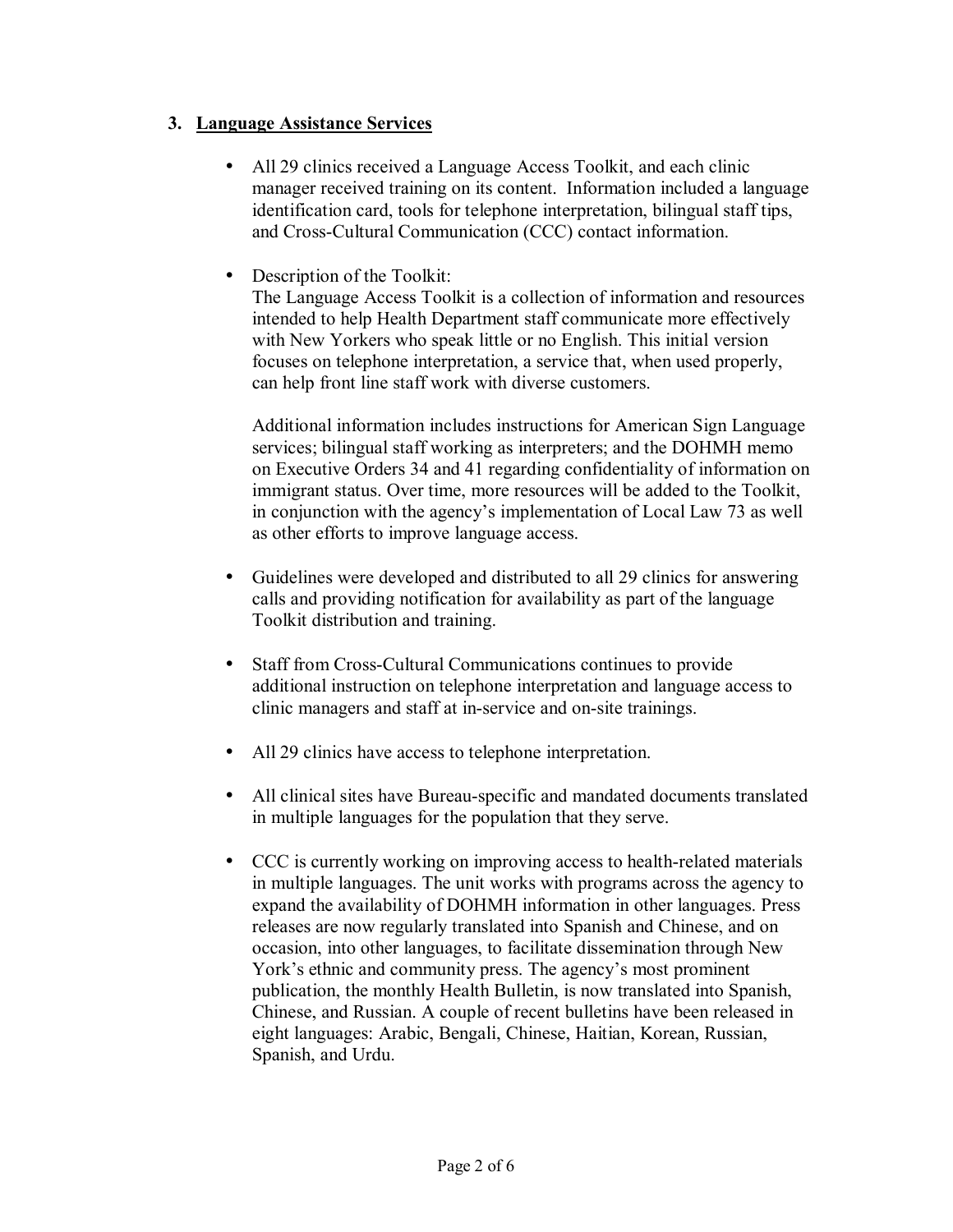| Languages      | Number $(\% )$              |
|----------------|-----------------------------|
| Spanish        | 197 (39%)                   |
| Chinese        | 123 (24.4%)                 |
| Russian        | $(6.9\%)$<br>35             |
| Haitian        | 32<br>$(6.3\%)$             |
| Korean         | $(5.9\%)$<br>30             |
| Arabic         | 23<br>$(4.6)\%$             |
| Bengali        | 23<br>$(4.6\%)$             |
| French         | 8<br>$(1.6\%)$              |
| Urdu           | 8<br>$(1.6\%)$              |
| Polish         | $(1.2\%)$<br>6              |
| Hindi          | 5<br>$(1.0\%)$              |
| Yiddish        | 5<br>$(1.0\%)$              |
| Farsi          | 3<br>$(0.6\%)$              |
| Italian        | 3<br>$(0.6\%)$              |
| Serbo-Croatian | $(0.4\%)$<br>$\overline{2}$ |
| Greek          | $(0.4\%)$<br>1              |
| Hebrew         | $(0.2\%)$                   |
| Vietnamese     | $(0.2\%)$<br>1              |

**TABLE 1: Breakdown of Numbers and Percentages of Translated Documents by Language as Surveyed by the Office of CCC** 

• On improving multilingual access to DOHMH's public website: DOHMH continues to add translated materials to its website and is working on improving multilingual navigation. The Online Editorial unit has constructed mockups of mirror homepages for Spanish and Chinese, and is assembling a directory for non-English materials. Online is also seeking grant funding to support these efforts.

### **4. Quality Assurance Measures**

- DOHMH currently monitors quality assurance through complaint management and is working on developing and implementing an on-going medical record review and listening resources such as mystery shopping surveys.
- On establishing periodic language review panels:

The language review panels were originally conceived as additional quality control measure for the translation process existing at the time (2004). As the Cross-Cultural Communications (CCC) unit is in the process of procuring vendors with better quality assurance, as well as revisiting its own quality control activities, we are removing this step from our implementation plan. However, in August 2005, CCC convened a group of bilingual Spanish staff to provide feedback and quality assurance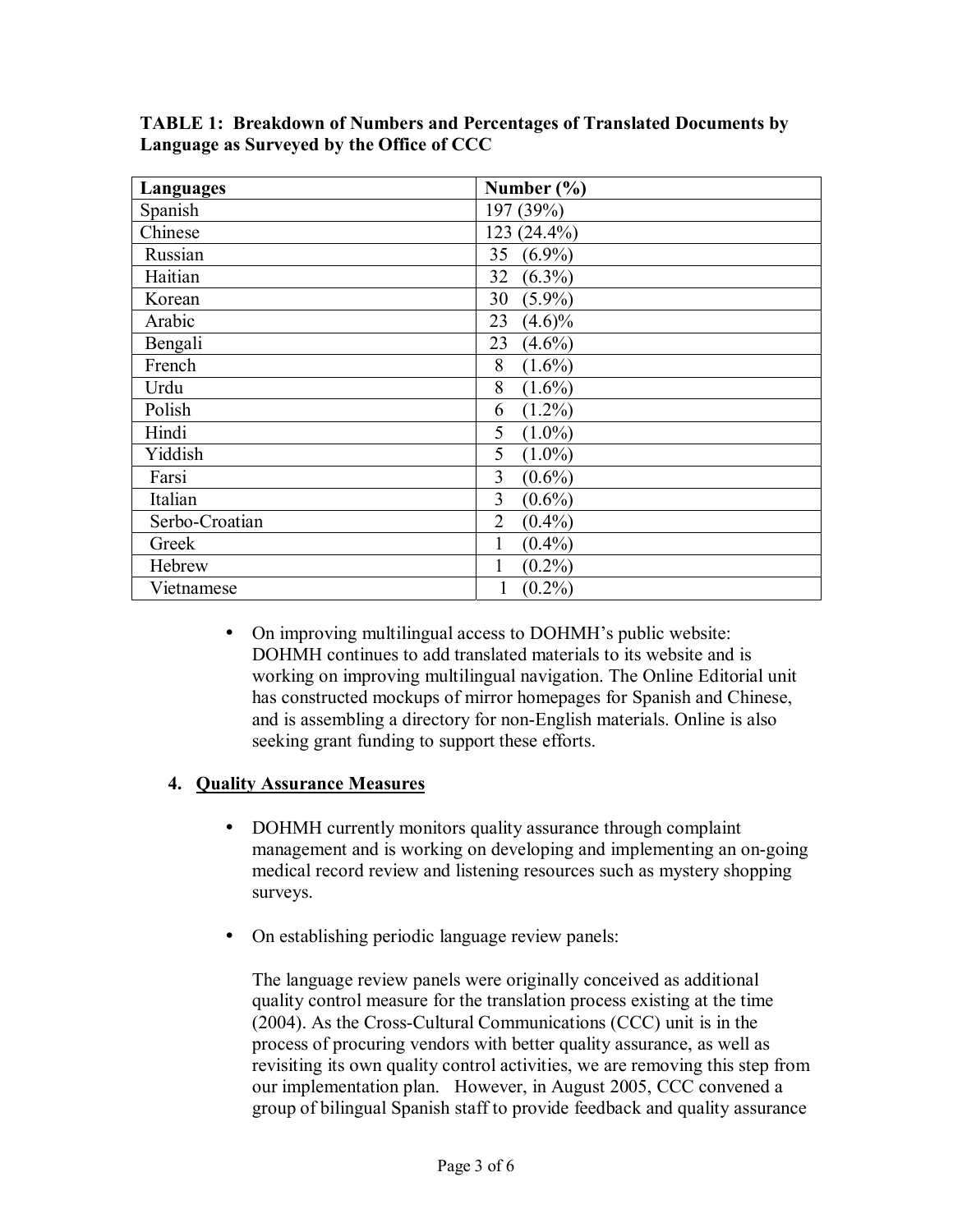on language and cultural appropriateness of developed translated materials.

- CCC plays a major role in the translation of agency-wide documents. Translations are provided by a professional language service vendor. Independent professional translators then review and edit the translations. CCC works with approximately 15 independent translators, covering most of the commonly requested languages. For other languages, CCC works with members of its Volunteer Language Bank (internal bilingual staff) to assist with the review process.
- The agency is procuring translation, on-site interpretation, and telephone interpretation language services.

# **5. Training**

- Supervisory training was completed as of March 1, 2006. Additional training including front line staff for the Bureau of Sexually Transmitted Diseases Prevention & Control staff was conducted on March 3, 2006.
- All covered Bureaus elicit the primary language of individuals served as part of the Bureau's policy and procedures.

## **6. Record Keeping**

- Records of primary language are maintained for all Article 28 clinic sites for every individual with the exception of Oral Health:
	- o STD clinics via Electronic Medical Record
	- o TB clinics via Electronic Medical Record and data entry/billing services vendor
	- o Immunization via data entry/billing services vendor
- Oral Health will modify its patient intake process to include recording and tracking of language data.

## **7. Coordination**

DOHMH has designated a Language Assistance Coordinator.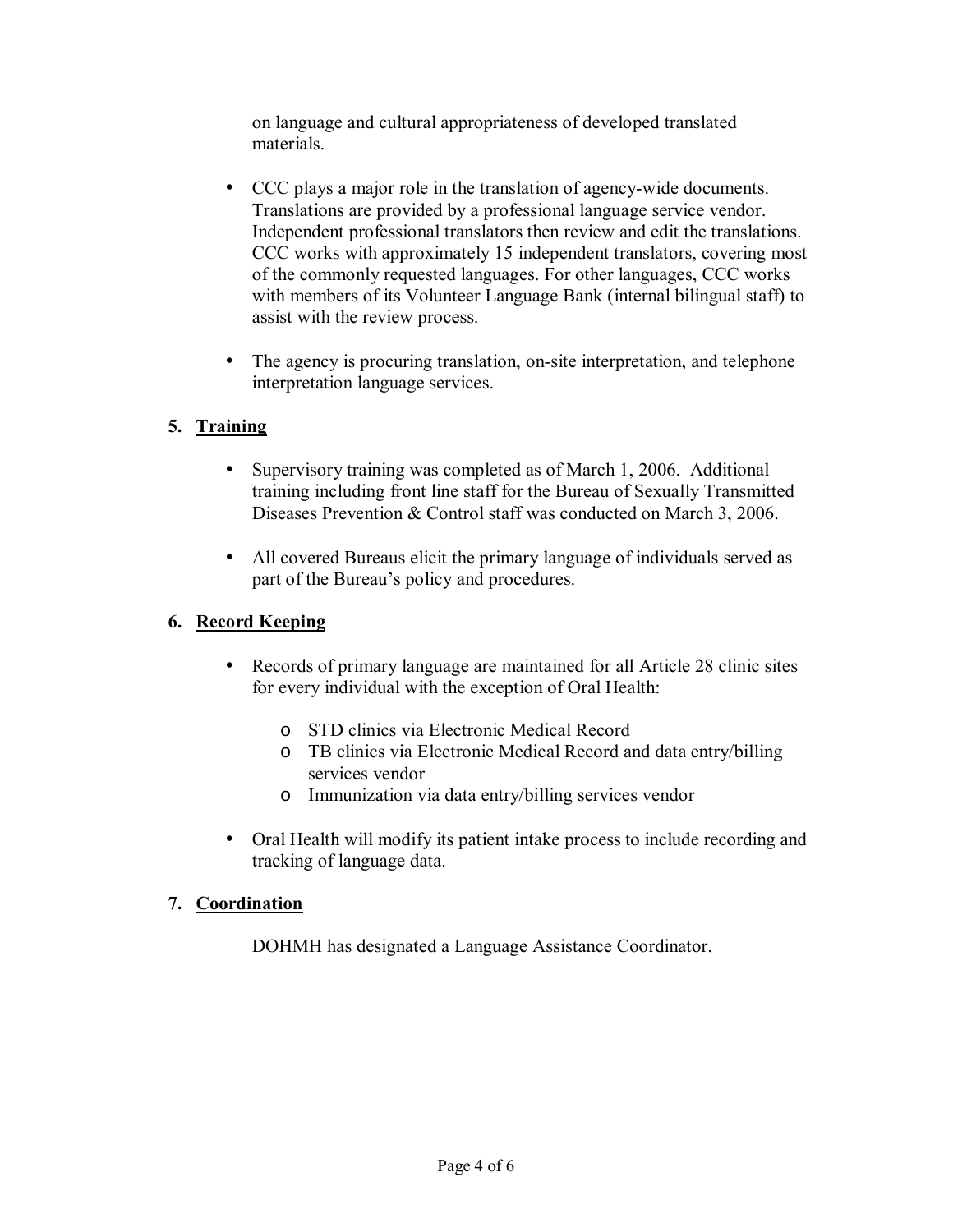# **8. Implementation Updates & Annual Reports**

See the included tables detailing article 28 clinics patient counts by language. For 2005, data on primary language and language assistance needs was not available for Oral Health.

| <b>Language Assistance Needed</b> |             |            |  |  |
|-----------------------------------|-------------|------------|--|--|
| Language                          | # of Visits | % of total |  |  |
| None                              | 60,843      | 86.0%      |  |  |
| Spanish                           | 1,742       | 2.5%       |  |  |
| French                            | 34          | $0.0\%$    |  |  |
| Creole                            | 3           | $0.0\%$    |  |  |
| Russian                           | 12          | $0.0\%$    |  |  |
| Arabic                            | 5           | $0.0\%$    |  |  |
| Chinese                           | 35          | $0.0\%$    |  |  |
| Not answered                      | 8,085       | 11.4%      |  |  |
| <b>Total</b>                      | 70,759      | 100%       |  |  |
|                                   |             |            |  |  |
| <b>Primary Language Spoken</b>    |             |            |  |  |
|                                   |             |            |  |  |
| Language                          | # of Visits | % of total |  |  |
| English                           | 50,560      | 71.5%      |  |  |
| Spanish                           | 6,985       | 9.9%       |  |  |
| Portugese                         | 213         | 0.3%       |  |  |
| French                            | 136         | 0.2%       |  |  |
| Chinese                           | 132         | 0.2%       |  |  |
| Russian                           | 80          | 0.1%       |  |  |
| Japanese                          | 71          | 0.1%       |  |  |
| Creole                            | 48          | 0.1%       |  |  |
| Arabic                            | 42          | 0.1%       |  |  |
| Other                             | 498         | 0.7%       |  |  |
| Not answered                      | 11,994      | 17.0%      |  |  |

## **STD Clinics Patient Language Information for 2005**